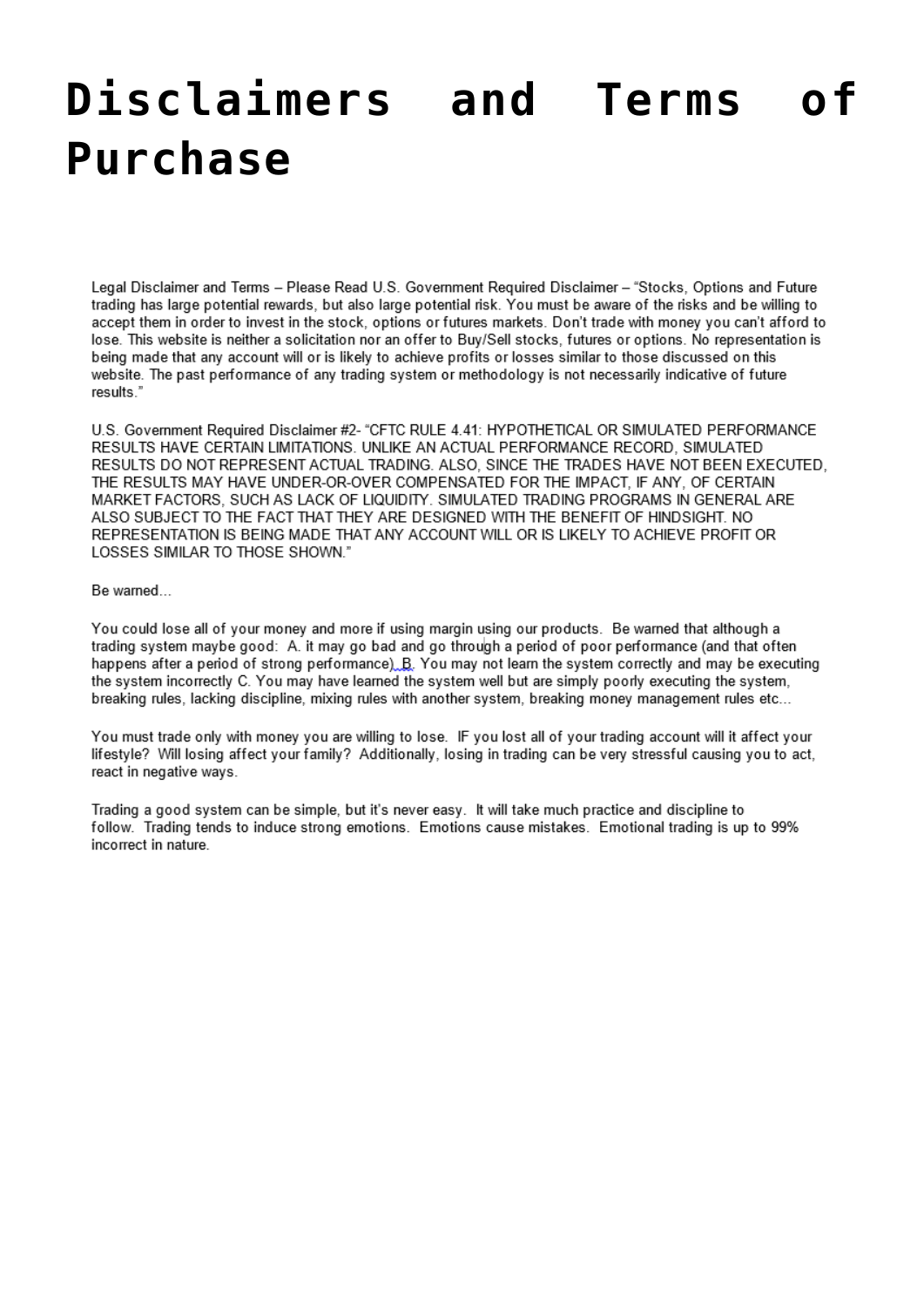Through the use of this site and by joining any membership at Options Weekly Paychecks you hereby agree that any trading that you do is your responsibility. You agree that any trade signals are simply trading ideas for your education. You also agree that if you take any trading idea and trade it that you are responsible for any trading action in your trading account. It is your money and it is your responsibility. You agree to hold harmless Options Weekly Paychecks, it's parent companies, subsidiary companies, owners and employees for any losses you may incur through trading in any related to any one of our trading products, trading systems or trading signal services. Investing in stocks, futures or options either by buying or selling short carries risk and Options Weekly Paychecks, its parent companies, subsidiary companies, owners and employees are not liable for any trades you or your clients make.

Any trading systems or home study courses sold from this site are deemed to be valuable proprietary information. Because of the value of this information there will be no refunds accept where applicable by law. Additionally we will pursue you to the full extent of the law for past, present and future damages (which can be considerable) if you steal, copy, or distribute our information products or services. We aim to make an excellent product and you need to respect that. On the other hand if you feel that there is any way to improve our product please email us from the contact link on this site and we will be more than happy to consider your suggestions to potentially improve our material. But in short, ask your questions and think wisely before you purchase - ask yourself if you are willing to put in the work and change in lifestyle, mindset to make a trading program work for you.

This Website does not warrant that the information contained herein or distributed from this site or from messages, including instant messages, eMail or stock data from this website or its employees will be uninterrupted or error-free, that defects will be corrected, nor that this site or the server that makes it available are free of viruses or other harmful components. By using this site and messenger services you assume the entire cost of all necessary servicing, repair or correction of your computer hardware, software, or databanks. 2711 Centerville Rd. Wilmington, DE 19808-1645

Success in trading can also become dangerous especially if achieved quickly. Success in trading can cause over confidence in addition to an array of other emotions that can cause mistakes, mistakes that can cause you to quickly lose all the money you've gained and then more.

Any trading systems or home study courses sold from this site are deemed to be valuable proprietary information. Because of the value of this information there will be no refunds accept where applicable by law. Additionally we will pursue you to the full extent of the law for past, present and future damages (which can be considerable) if you steal, copy, or distribute our information products or services. We aim to make an excellent product and you need to respect that. On the other hand if you feel that there is any way to improve out product please email us from the contact link on this site and we will be more than happy to consider your suggestions to potentially improve our material. But in short, ask your questions and think wisely before you purchase - ask yourself if you are willing to put in the work and change in lifestyle, mindset to make a trading program potentially work for you.

Newsletter Only: This Website is a publisher of a trading educational newsletter. Historical trade records, trade listings and statistics are not guarantees or indications of future performance. As stated in the government disclaimer above there is always risk in the financial markets. But reward usually does not come without risk. The key is to make intelligent risk, to know what you're risking and to define your exit before your entry — and for that matter to find your risk before your entry.

Sometimes in the markets even your predetermined risk may not be valid due to rash, unexpected events that can drastically change a stock's price. So you are warned that overnight news in stocks, especially near earnings season reporting time can create large overnight moves and these moves can go in your favor, which is great, or they can go drastically against you, which stinks. That is just a risk that you're going to have to accept for being in the stock market, but there is a risk in anything, and in any business.

For your comfort and confidence study stock charts to see the possibilities of such moves, how they usually have been in the direction of the trend, and how frequently they happen over the course of the years in various stocks and you'll find.